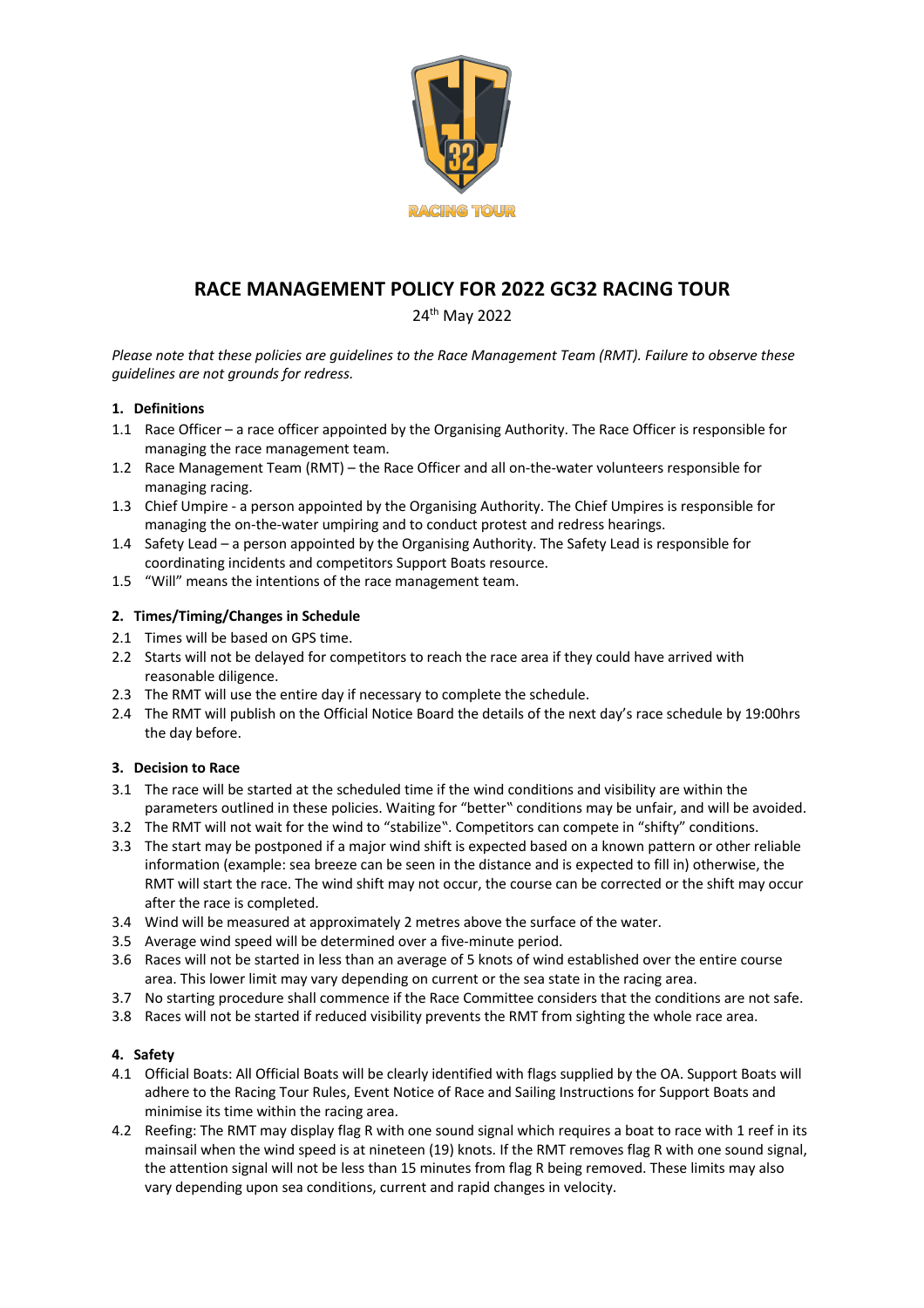

- 4.3 MOB: A boat with MOB shall advise the RMT immediately using the VHF. Support Boats or Official Boats can assist in the recovery of the MOB.
- 4.4 The RMT will consider all options, in particular safety, when deciding to continue running the race or to abandon the race when an incident (breech of safety zone, capsize, MOB, emergency) occurs.
- 4.5 Guests: Boats will assist the OA by providing guest spots with an opportunity for guests to enjoy sailing on board boats during races. The RC will consult regularly with boats before racing and will monitor the prevailing conditions to ensure guests participation is carried out safety. The RMT may shorten or abandon a race if it considers the conditions are no longer safe for racing to continue with guests onboard.

## **5. Courses and Starting**

- 5.1 The course length for WL races will be laid to give the first boat the best chance of achieving the target time of 25 minutes. WL courses will have four legs and reaching legs if conditions are suitable.
- 5.2 WL races will not be shortened to have less than three legs of the course.
- 5.3 Courses with reaching starts will only be considered when boats are foiling with the true wind speed being approximately 9-16 knots. If reaching starts are not achievable then the WL course with an upwind start will be sailed.
- 5.4 Gates will be approximately 10 hull lengths wide, laid square to the sailing wind. Variations in width and angle may be appropriate to adjust for current or other prevailing conditions. Laser range finders will be used to determine the width of gates.
- 5.5 It is intended that there will be no more than five races a day, however, additional races may be sailed on any day in order to complete the intended schedule if weather or other reasons dictate.
- 5.6 The RMT will use the following guide to lay the length of the starting line. Boat Length Multiplying factor will be 2.0. Starting line length = number of boats x boat length x Multiplying factor. A larger multiplier may be used in strong winds. Laser range finders and/or GPS will be used to determine starting line lengths.
- 5.7 To alert boats that a race or sequence of races will commence soon, the orange starting line flag will be displayed (with series of short toots) two minutes before the Attention signal is displayed.
- 5.8 The RMT will use the VHF to reiterate its intentions and back up all course signals and important information.
- 5.9 The orange starting line flag may be removed (with no sound signal) two minutes after the starting signal.

## **6. Sighting the Line/Timing/Signalling/Recording**

- 6.1 The RMT may sight the starting lines from each end.
- 6.2 Each line sighter will use a hand-held voice recording device and record, without stopping, from at least 90 seconds before the starting signal until after anything of interest after the start. A commentary of anything of interest will be recorded (such as boats getting close to the line, bunching, etc.).
- 6.3 Each day's recording will be saved and indexed for easy retrieval.
- 6.4 Competitors who have been scored OCS may listen to the voice recording(s) of the applicable start(s).

## **7. Calling OCS and Delayed Starters**

- 7.1 The RMT will not permit a race to continue if it is satisfied that unidentified boats were over early.
- 7.2 Except after a black flag general recall when the requirements of rule 30.4 will be fulfilled, the sail numbers or boat names of boats recorded as OCS or BFD will be announced on designated VHF channel to the Chief Umpire/Competitors as soon as practical.
- 7.3 "Delayed Starters" will be identified and communicated on designated VHF channel to the Chief Umpire/Competitors as soon as practical. A delayed starter guideline is a boat starting 8 seconds after the starting signal.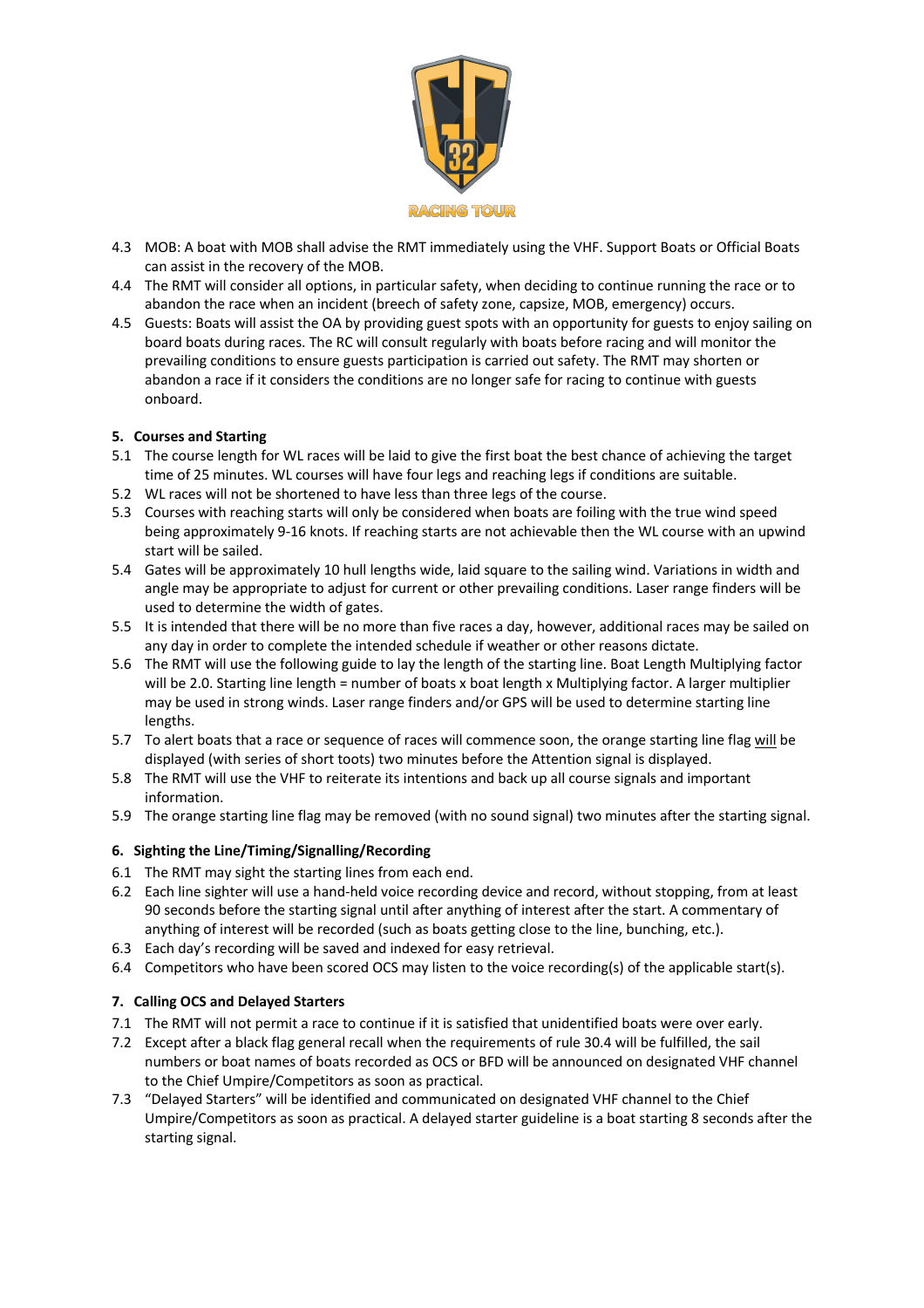

## **8. Postponing a Race during the Starting Procedure**

- 8.1 The RMT will postpone a race during the starting procedure in response to adverse outside effects, including safety considerations that may deprive boats of an equal chance of a good start.
- 8.2 The RMT will postpone the race during the starting procedure if the mean wind shifts substantially or in the event other influences cause boats to bunch at one end of the start line. In rapid oscillations the RMT will endeavour to lay a starting line based on the mean oscillations expected.
- 8.3 If a wind shift occurs before the starting signal even in the last minute before the start such that it significantly increases the risk of a general recall, a postponement will be considered.
- 8.4 In the circumstances described in 8.1 to 8.3, if the RMT determines that adjusting the starting line is likely to improve the chances of fair start without a general recall, then a very late postponement will be considered.
- 8.5 The RMT will also consider postponing the start for any of the following reasons: a drifting mark, a significant error in the timing of signals, other boats interfering with the competing boats, inappropriate starting line length or angle, a reduction in visibility preventing the RMT from seeing the whole race area and other factors that might affect the fairness of the race or safety of competitors.

## **9. General Recall**

- 9.1 In case of any problems with the starting line (such as length, or angle to the wind, etc.) a postponement will be signalled, even up to the last second before the start, instead of a general recall.
- 9.2 If a race management error is discovered after the starting signal (e.g., timing), the RMT may abandon the race (by using flag N). In these circumstances, the RMT will not signal a general recall.
- 9.3 When the RMT is not satisfied that all boats over early (or that have broken rules 30.4) have been identified, a General Recall will be signalled.

## **10. Starting Preparatory Flags**

- 10.1 Only P flag, I flag and Black flag preparatory signals will be used.
- 10.2 The first start attempt P flag preparatory signal will be used.
- 10.3 The RMT may consider using a I flag preparatory signal for larger fleet numbers on the grounds for safety.
- 10.4 In the event the start has been postponed, or a General Recall has been caused by the length or angle of the starting line, the RMT will adjust the starting line and make another attempt using the same preparatory signal.
- 10.5 If the RMT is satisfied that a General Recall was not the result of the starting line, it may use the I flag or Black flag preparatory signal for the second attempt.
- 10.6 If the RMT is satisfied that a subsequent General Recall was not the result of the starting line, it may continue with the Black flag preparatory signal for each subsequent attempt of the race.
- 10.7 An important principle followed by the RMT is that the Black flag preparatory signal will only be used when general recalls are caused by the boats themselves, or rapid oscillations of the wind, and not by actions of the RMT.
- 10.8 When using the Black flag preparatory signal, the race management team will make every effort to signal a postponement in the event of any problems with the starting line.

# **11.Abandonment**

- 11.1 Wind Shift: During the first 50% of a race the RMT may abandon a race in the event of major, persistent, wind shift (more than 30 degrees). After that, the RMT will let the race continue even if it is unable to adjust to the changed conditions.
- 11.2 Visibility: The RMT will consider abandoning a race if it is satisfied that a reduction in visibility affects its ability to safely manage racing.
- 11.3 Collapse of wind: The RMT may abandon the race when it is unlikely that the leading boat will complete the course within the overall time limit, even if a new wind were to arrive. The further into the race, the less likely it is that the RMT will abandon the race. The RMT may abandon the race when a new wind causes the fleet to invert.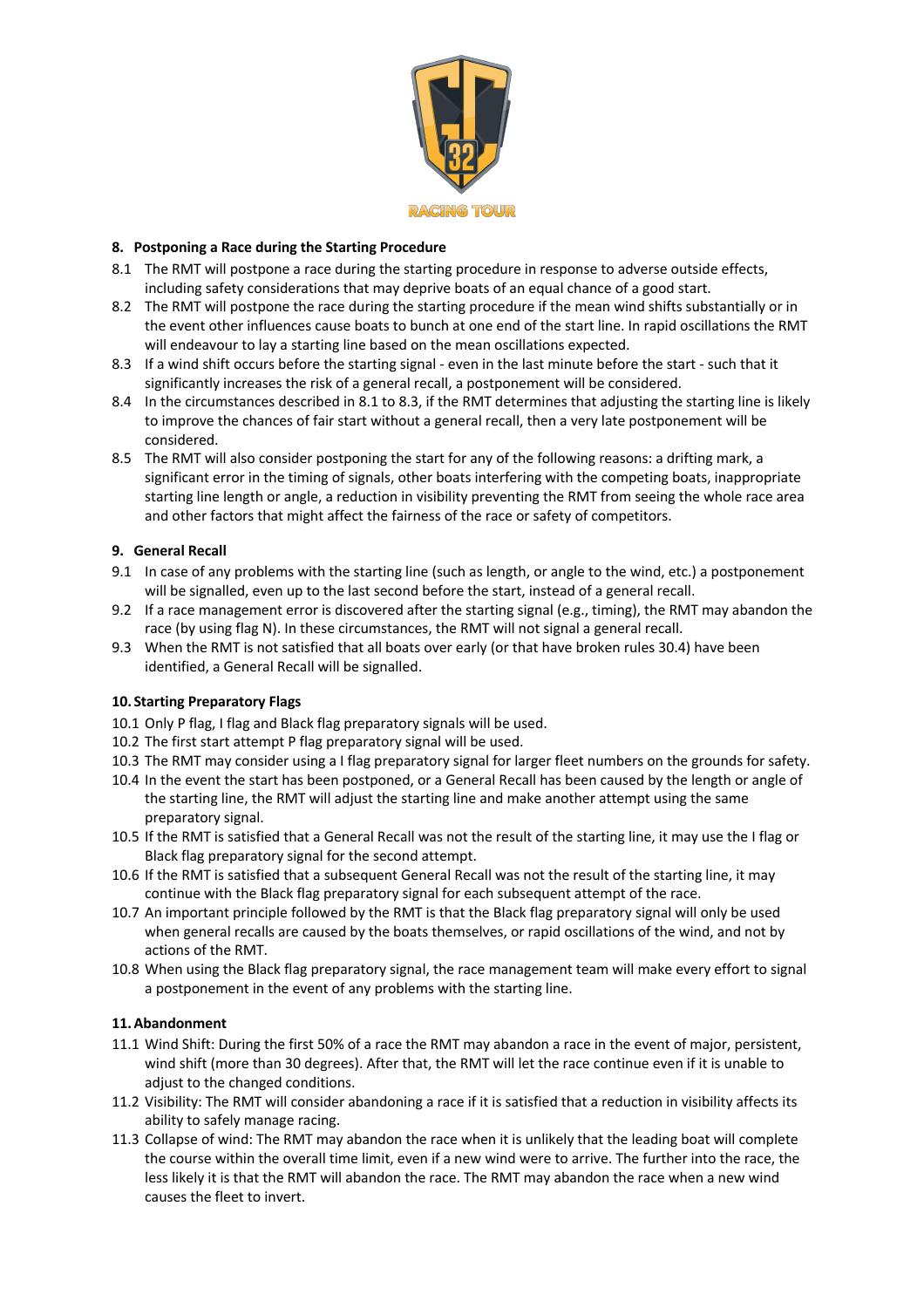

- 11.4 Increase of wind speed: Once a race has been started, the RMT will not abandon the race simply because the average wind speed increases beyond the stated limits. The RMT will consider abandoning the race if it is unable to safely manage racing.
- 11.5 Unusual occurrences making the race unfair: The RMT will make every effort to ensure that other vessels do not interfere with racing. The RMT will consider abandoning the race if it determines that an outside influence has made the race unfair or creates an immediate safety concern.
- 11.6 Frequent and violent wind shifts: Under these circumstances the RMT may not be able to adjust the course sufficiently or quickly enough to maintain a race of the required standard. In that case, the race may be abandoned.
- 11.7 Man Over-Board (MOB): The RMT may abandon the race when it receives details that a boat has a MOB and considers the situation to be unsafe due to the location of the MOB or crew members have sustained injury that requires assistance.
- 11.8 Capsize: The RMT may abandon the race when it receives details that a boat has capsized and it considers the situation to be unsafe or crew members have sustained injury that requires assistance.
- 11.9 Competitors are reminded that the decision to race, or to continue to race, is their sole responsibility.

#### **12.Windward Leeward Race - Adjusting the Course to a New Wind Speed or Direction**

12.1 Change in wind direction:

- 12.1.1 Between 10° and 30° consideration will be given to adjusting the course to the new wind provided that the RMT is confident that the shift is likely to persist.
- 12.1.2 With a persistent wind shift in excess of 40°, the RMT will attempt to change the course to the new wind and consider its influence on the race. Under these circumstances, the RMT may either change the course or abandon the race.
- 12.1.3 Frequent and violent oscillations: Under these circumstances the RMT may not be able to adjust the course sufficiently or quickly enough to maintain a race of the required standard. In this case the race may be abandoned.
- 12.1.4 Changes in current or a difference in the angle of the current relative to the wind may justify variations from these guidelines.
- 12.2 Changes in length of legs:
	- 12.2.1 Change in leg lengths will not be made to reduce a leg to less than 50% or increase a leg to more than 150% of original leg length.
	- 12.2.2 The RMT will attempt to minimise the number of changes in leg length to achieve target times.
	- 12.2.3 Changes in current may justify variations from these policies.
	- 12.2.4 When changing leg lengths, the RMT will attempt to maintain a balance between the overall distance of windward and leeward racing.

## **13. Finishing Line/Finishing Procedures**

- 13.1 The finishing line will be laid before the first boat begins the final leg. The orange flag will be displayed (with no sound signal) as the first boat approaches the final rounding mark.
- 13.2 In the case of a late course change for the final leg, the orange flag will be displayed as soon as possible after the finishing line has been laid.
- 13.3 The finishing line will be approximately 150 metres in length. Laser range finders or GPS will be used to establish the length of the finishing line.
- 13.4 The orange flag will be removed (with no sound signal) upon the earlier of:
	- 13.4.1 expiration of the time limit, or
	- 13.4.2 immediately after the last boat finishes.
- 13.5 Each line-sighter will use a hand-held recording device to record the order of finish. If digital recorders are used, each day's recording will be saved and indexed for easy retrieval.
- 13.6 A written record (reconciled master copy) of the finishing order will be maintained on the main committee vessel. This record will be reconciled with the published results once the race team arrives ashore.